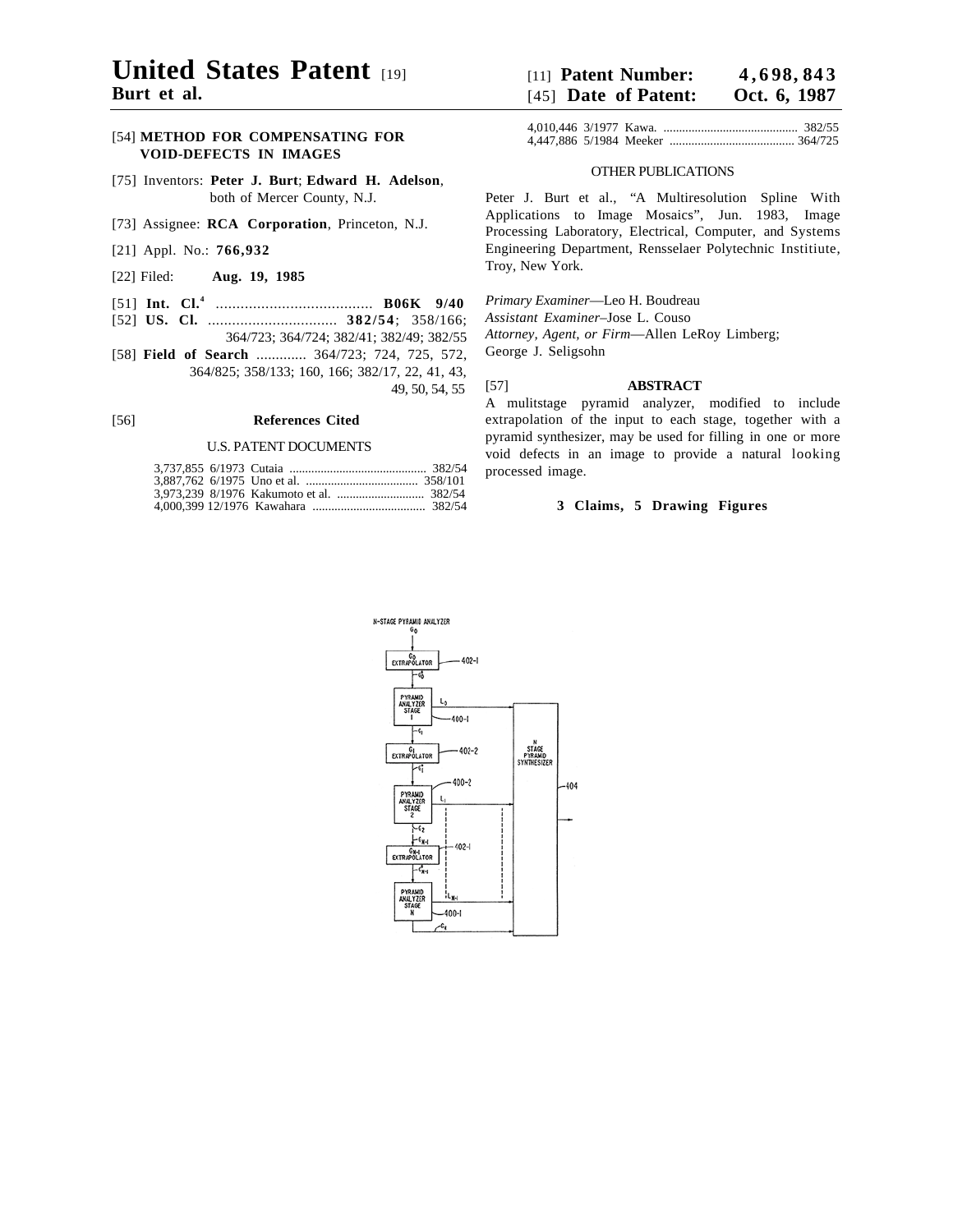

 $Fig. 1$ 





 $Fig. 3$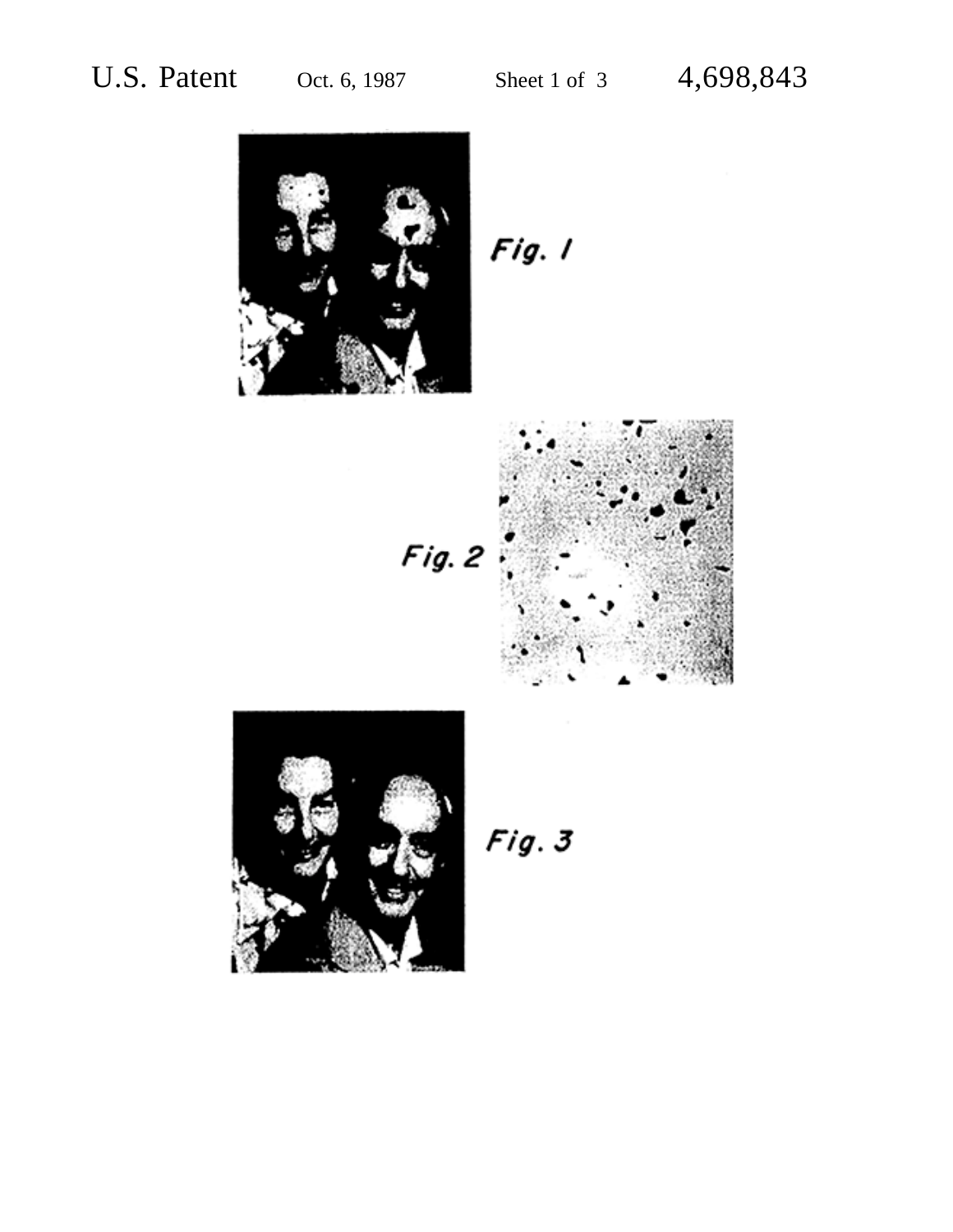

Fig. 4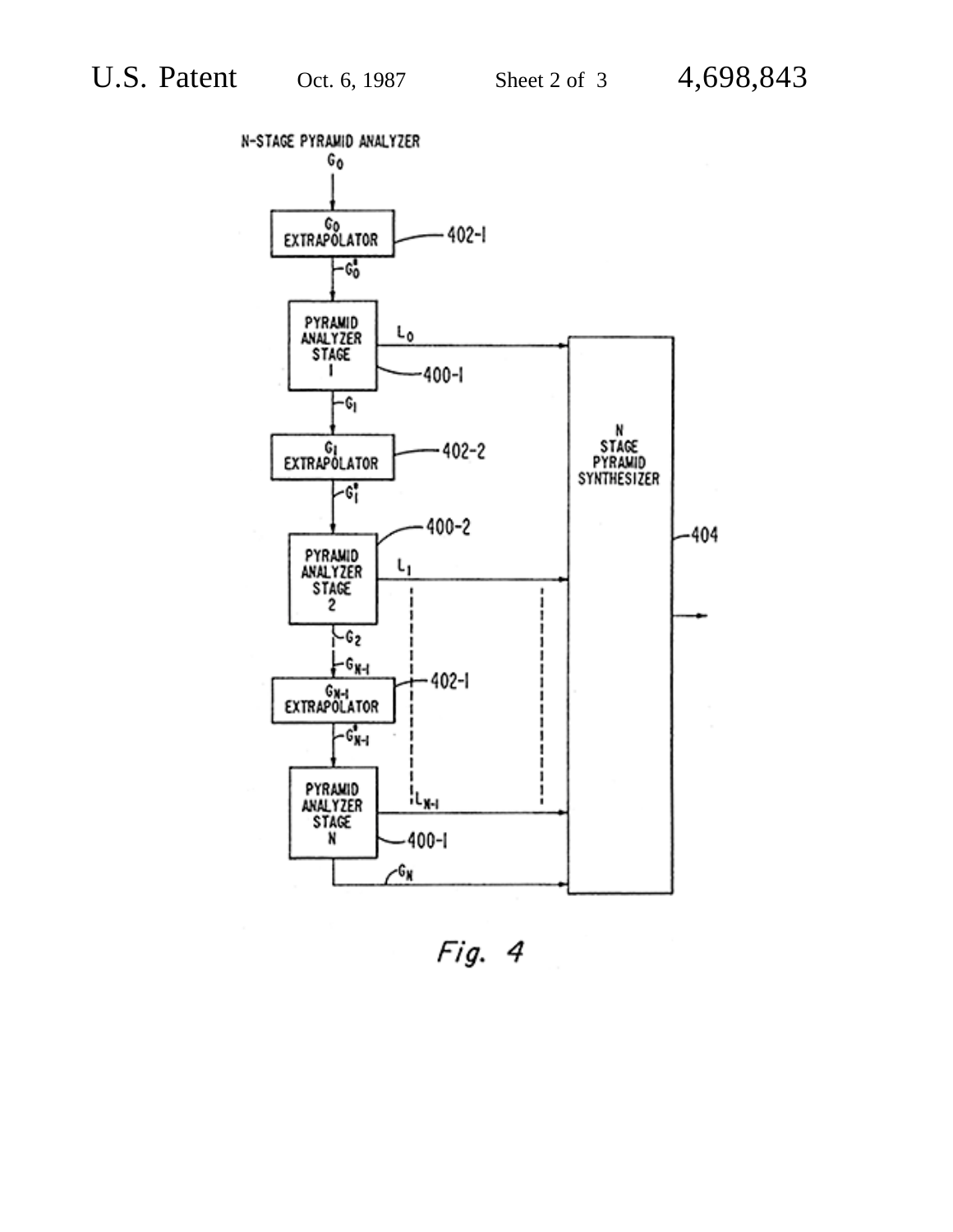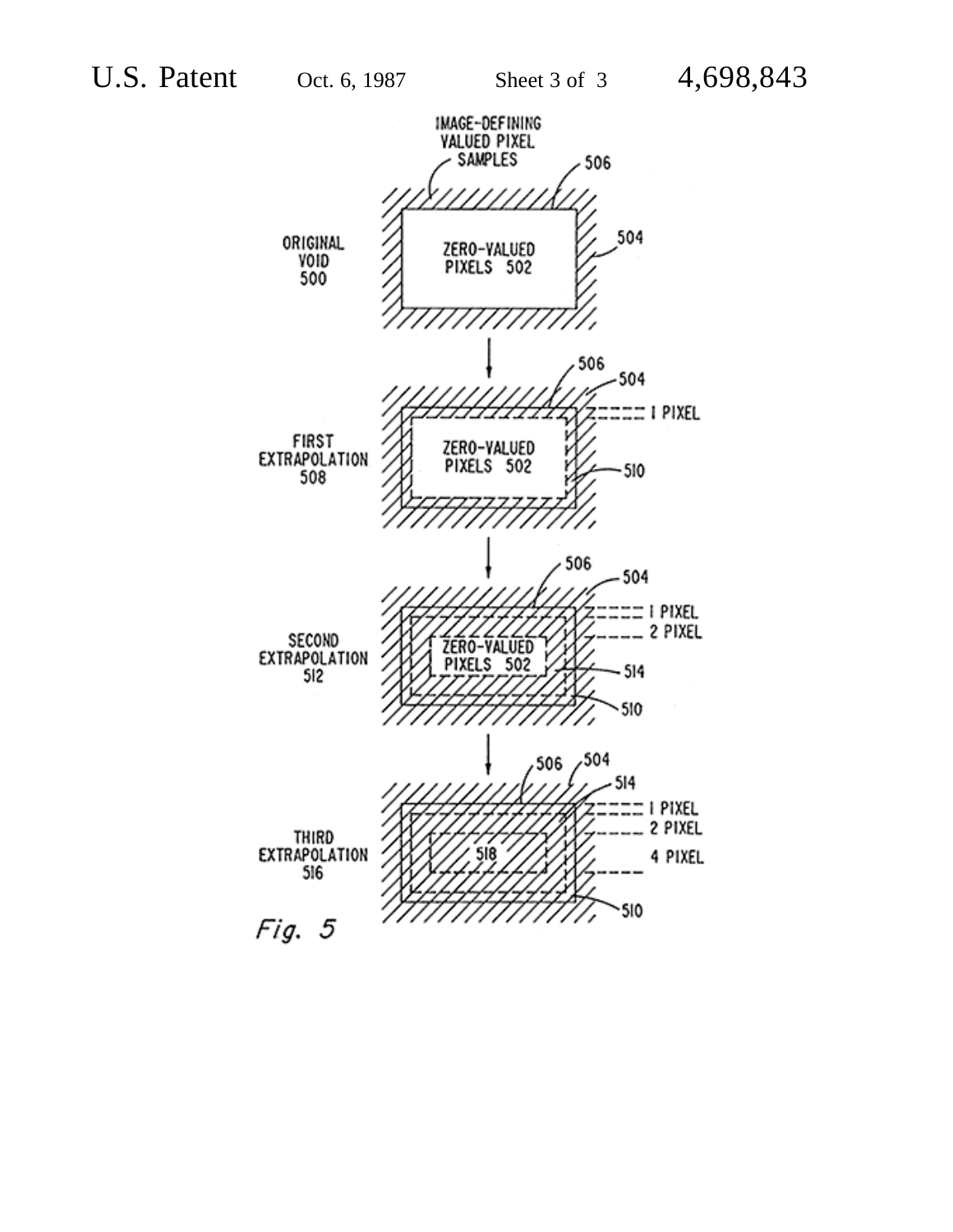5

10

15

20

25

30

35

40

45

50

55

60

65

#### **METHOD FOR COMPENSATING FOR VOID-DEFECTS IN IMAGES**

#### BACKGROUND OF THE INVENTION

I. Field of the Invention

This invention relates to an image processing method for filling in at least one void defect in a relatively high resolution sampled original image.

II. Description of the Prior Art

One of the inventors of the present invention, Dr. Peter J. Burt, has developed an image-processing algorithm, known as the "Burt Pyramid," which is discussed in some detail in several articles that are listed in U.S. Pat. No. 4,674,125, filed Apr. 4, 1984, by Carlson et al., and assigned to the same assignee as the present invention (the subject matter of this U.S. Pat. No. 4,674,125 being incorporated by reference herein). This copending application has matured into U.S. Pat. No. 4,674,125 issued June 16, 1987 and entitled "Real-Time Hierarchal Pyramid Signal Processing Apparatus". One of the articles listed in U.S. Pat. No.  $4,674,125$ , which is of particular interest in connection with the present invention, is: "A Multiresolution Spline with Applications to Image Mosaics," by Peter J. Burt et al., Image Processing Laboratory, Electrical, Computer, and Systems Engineering Department, Rensselaer Polytechnic Institute, June, 1983. Also incorporated by reference is the subject matter of U.S. Pat. No. 4,661,986, filed May 18, 1984, by Adelson, entitled "Improved Depth-of-Focus Imaging Processing Method," which is also assigned to the same assignee as the present application. U.S. Pat. No. 4,661,986 makes use of the Burt Pyramid for the purpose of synthesizing a relatively large depth-of-focus two-dimensional image of a three-dimensional scene from two or more differently focussed, separate, relatively small depth-of-focus two-dimensional images of this three-dimensional scene.

#### SUMMARY OF THE INVENTION

The present invention is directed to a technique, which may employ the Burt Pyramid, for filling in one or more void defects in an image in a manner which is capable of providing a more natural looking processed image than was heretofore possible. More particularly, the present invention is directed to an image processing method for filling in at least one void defect in a relatively high-resolution sampled original image, in which the image occupies a region of n-dimensional space, where n is an integer having a value of at least 1, and a void defect is comprised of a plurality of contiguous zero-valued samples occupying a certain sub-region of the region. The result is that the perimeter of the void sub-region forms a boundary between the zero-valued samples of the void subregion and image-defining valued samples surrounding the void sub-region. Further, the sample density of the sampled image in each dimension thereof is relatively high.

The method of the present invention comprises three steps. The first step comprises employing the image defined valued samples surrounding a void sub-region to derive therefrom extrapolated-valued samples and derive therefrom extrapolated-valued samples replacing only those zero-valued samples that form the perimeter of the void sub-region with the extrapolatedvalued samples. The result is to derive a modified image in which the sub-region of zero-valued samples is reduced in size and the perimeter of the reduced-size void sub-region has a perimeter that is situated a single sample distance

from the perimeter of the void sub-region prior to the replacement. The second step is comprised of low-pass filtering and sub-sampling the modified image to derive a lower resolution sampled image to have a sample density in each dimenstion thereof which is one-half of that of the modified image. The third step comprises substituting the modified image for the original image and repeating the first and second steps as many times as is required to derive a processed sampled image in which the void sub-region is completely filled in. Preferably (but not necessarily), the third step should also include employing expansion and interpolation to derive a process sampled image in which the samples have the same relatively high sample density as the original image in each dimension thereof. Usually, the number of dimensions n of the image is two, although this need not be the case.

### BRIEF DESCRlPTION OF THE DRAWING

FIG. **1** illustrates a two-dimensional original image which includes a plurality of void defects spatially distributed over the region occupied by the image;

FIG. **2** is a mask defining the spatial location of each void-defect sub-region within the region occupied by the image;

FIG. **3** illustrates the image of FIG. **1** after it has been processed by the method forming the subject matter of the present invention;

FIG. **4** is a block diagram illustrating an embodiment of the present invention; and

FIG. **5** is a schematic diagram that is helpful in explaining the operation of the present invention.

#### PREFERRED EMBODIMENTS

Shown in FIG. **1** is a picture of a man and a woman, which has been splattered with a plurality of ink spots. These ink spots form undesired void defects in the picture shown in FIG. **l***a*. The effect of noise on television and other types of image transmission can also produce void defects in an image. Of course, if a void defect is both large enough and situated in a spatial position which completely obliterates a high resolution feature, such as an eye, no amount of image processing can recover the lost information about this feature. However, in most cases, there is sufficient information in the portion of the image surrounding a void defect to make it possible to "clean" the picture by filling in the void defect. The processing method of the present invention makes it possible to fill in one or more void defects in an image so well that it is virtually impossible to discern from the processed image that such void defects were ever present. For instance, in the processed image shown in FIG. **3** , there is no trace of the ink spot void defects shown in the original picture of FIG. **1**.

The image processing method of the present invention can be carried out in non-real time employing a digital computer, or, alternatively, it can be carried out in delayed real time by apparatus of the type disclosed in the aforesaid copending patent application Ser. No. 596,817, suitably modified in the manner discussed in detail below. In either case, the original image (which, for purposes of discussion, is assumed to occupy a certain region of two-dimensional space) is a sampled image. Further, the original image is a relatively high

resolution image defined by pixel samples having a relatively high sample density in each of its two dimensions. The level (gray-scale) value of each pixel sample

**2**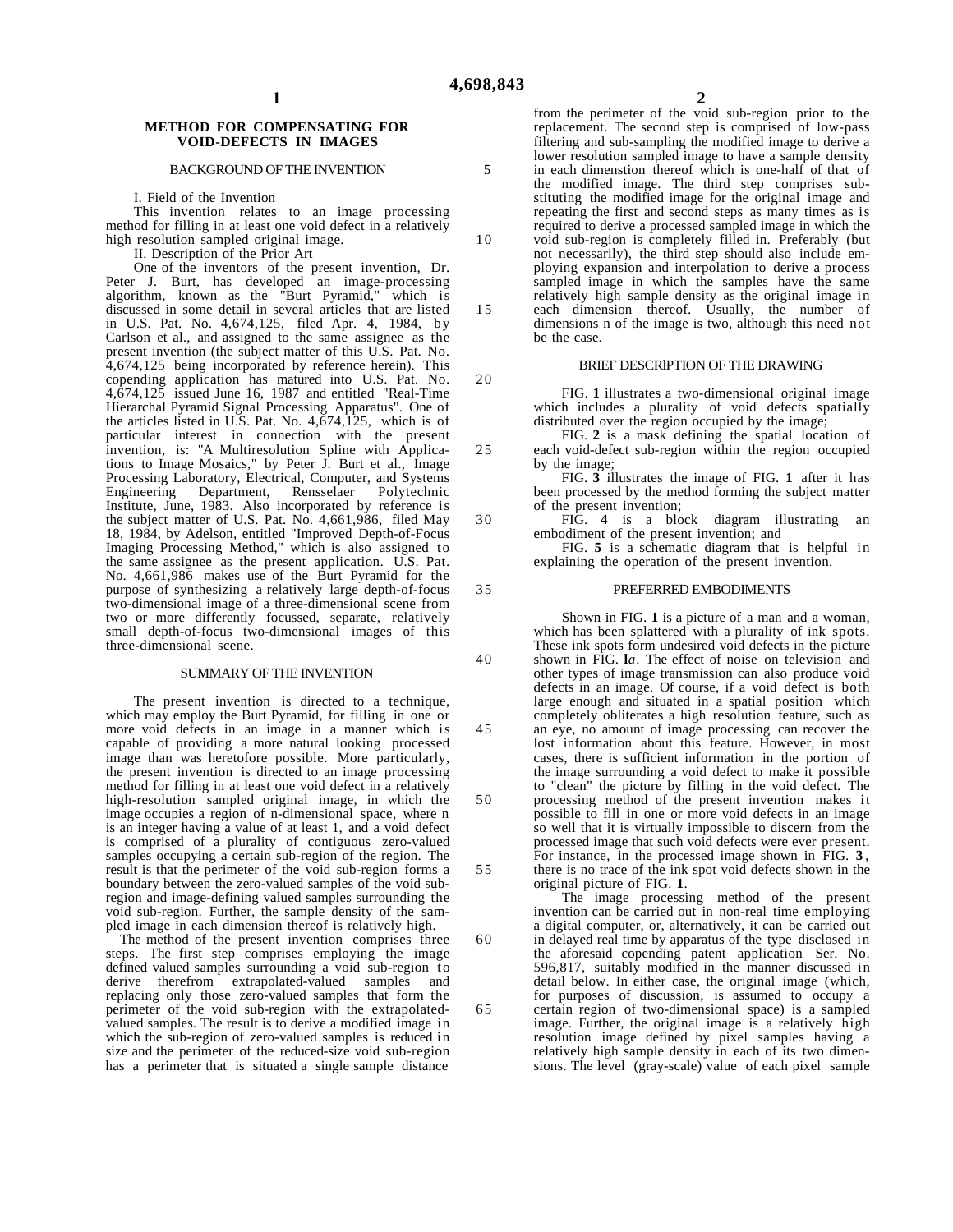5

is represented by a multibit digital (e.g., eight bit) number. In FIG. **1**, the picture of the man and woman is comprised of image-defining valued pixel samples, each of which has an appropriate value to represent the light intensity of that individual pixel sample at its particular spatial position in the image. However, each and every single one of the void defects of FIG. **1** is comprised solely of a plurality of contiguous zero-valued pixel samples. In practice, a void defect may be comprised of noise not having a zero value. In this case, each noise pixel sample is initially replaced by a zero-valued pixel sample prior to its being processed by the method of the present invention.

It is plain that each sub-region of the image occupied by zero-valued pixel samples of a void defect, is surrounded by image-defining valued pixel samples. Therefore, it is easy to distinguish between the zerovalued pixel samples of a void sub-region and the surrounding image-defining pixel samples of the desired image. Therefore, the spatial location of each void subregion within the image region can be ascertained by its perimeter of zero-valued pixels that forms a boundary with the surrounding image-defining pixel samples.

FIG. 2 shows the effect of preprocessing the original image of FIG. **1** to provide a mask of the respective spatial locations of each of the ink spot void-defect subregions, that form the undesirable part of the original FIG. **1** image.

FIG. **4** illustrates a spatial frequency spectrum analyzer of the type disclosed in the aforesaid copending patent application Ser. No. 596,817, modified in accordance with the present invention, together with a pyramid synthesizer of the type disclosed in aforesaid copending patent application Ser. No. 596,817.

As discussed in detail in copending patent application Ser. No. 596,817, a pyramid analyzer is comprised of a plurality of  $\tilde{N}$  (where  $\tilde{N}$  is a plural integer) number of cascaded stages **400-1** . . . **400-N**. Each stage includes a low-pass convolution filter and decimeter for forwarding to the next succeeding stage a sampled signal that has had its spatial frequency in each dimension thereof reduced by substantially one octave and has had its sample density in each dimension thereof reduced by onehalf with respect to the spatial frequency spectrum and sample density of its input sampled signal. At the same time, in the case of a Burt Pyramid analyzer, the output signal of each stage is passed through an expander and interpolation filter to bring its decimated sample density in each dimension thereof back to the sample density at the input of that stage, so that each expanded-interpolated sample may be subtracted from its corresponding input sample, thereby deriving a one-octave band pass sample signal.

In FIG. **4**, decimated low-pass respective outputs of pyramid analyzer stages  $400-\hat{1}$  . . .  $40\hat{0}$ -N are  $G_1$  . . .  $G_N$ and the respective band pass outputs of pyramid analyzer stages **400-1** . . . **400-N** are  $\vec{L}_0$  . . .  $\vec{L}_{N-1}$ . For any one pyramid analyzer stage, the sum of the spatial frequency spectra of its G and its L outputs is equal to the spatial frequency spectrum of its input. However, its G output is sub-sampled (decimated) with respect to its input.

In accordance with the present invention, the N-stage pyramid analyzer is modified with respect to the analyzer disclosed in the aforesaid copending patent application Ser. No. 596,817 to the extent that an extrapolator is inserted in front of each pyramid analyzer stage. More specifically, the input sample signal  $G_0$  to the analyzer (which may be a video signal defining a scanned two-di**4**

mensional television image) is applied through  $G_0$ extrapolator **402-1** before being applied as an input to first pyramid analyzer stage **400-1** . Thus, the input signal to pyramid analyzer stage  $400-1$  is not  $G_0$  itself, but the extrapolated  $G_{0}^{*}$ . In a similar manner, the output  $G_1$  from first analyzer stage 400-1 is passed through  $G_1$ extrapolator  $402-2$ , before being applied as input  $G^*$ to a second pyramid analyzer stage **400-2** . Finally, the output  $G_{N-1}$  from the N-1 pyramid analyzer stage  $400-(N-$ 

**1**), not shown, is applied through  $G_{N-1}$  extrapolator

10

15

20

25

30

35

65

**402-N** before being applied as input  $G^*_{N-1}$  to the Nth pyramid stage **400-N**. Each extrapolator is provided with sufficient information about the spatial location of the imagedefining valued pixel samples surrounding each void defect (preferably by the preprocessed mask of FIG. **2**) so

that it is capable of computing an extrapolated-value for each one of only those zero-valued pixels of a void subregion which is on the perimeter of that sub-region and forms a boundary of that sub-region with the surrounding image-defining valued pixel samples. This, extrapolation, which may be a simple linear extrapolation, extends only a single sample distance for each of

extrapolators **402-1** . . . **402-N**. However, for the relatively high sample density of the high-resolution defining signal  $G_0$ , one sample distance respresents only the small space occupied by a single pixel sample of the original high-resolution image shown in FIG. **1** . However, for the lower sample density  $G_1$  signal, one sample distance is twice as large in each dimension as is

one  $G_0$  sample distance. Additionally, one sample distance for a  $G_2$  sample is four times as large in each dimension as is a  $\tilde{G}_0$  sample, etc. Thus, the sample distance represented by the G output of succeeding pyramid analyzer stage doubles in size in each dimension with respect to that of the immediately preceding stage (i.e., the size increases exponentially). Therefore, it takes a relatively few number of pyramid analyzer stages to completely fill in even relatively large void defect

40 45 sub-regions. However, it should be understood that the spatial frequency information in each dimension contained in the output from each succeeding stage is reduced by one octave with respect to its preceding stage. Thus, the extrapolated-valued sampler which are used to replace the original zero-valued samples of a void defect sub-region provide more fine detail information close to the perimeter of that sub-region that they do far from the perimeter of the sub-region (i.e., towards the middle of the subregion).

50 55 60 In order to smooth out the boundaries between the various extrapolated-valued sample replacements of the original zero-valued samples of the void-defect subregion respective signals  $L_0$ . . .  $L_{N-1}$  and the remnant signal  $G_N$  are applied as inputs to N-stage pyramid synthesizer 404, which is identical in structure and function to the pyramid synthesizer disclosed in the aforesaid copending patent application Ser. No. 596,817. Synthesizer **404** includes a series of expanders, interpolators and summers for combining all of the respective inputs thereto to derive an output sample signal at the original high-sample density of  $G_0$ . It is the output signal from synthesizer **404** that represents the void-free processed image of FIG. **3**.

The present invention requires two other modifications of the N-stage pyramid analyzer shown in FIG. **4** . Specifically, it is essential that the average energy of the image-defining valued samples of the original image of FIG. **1** over the entire region occupied thereby (which